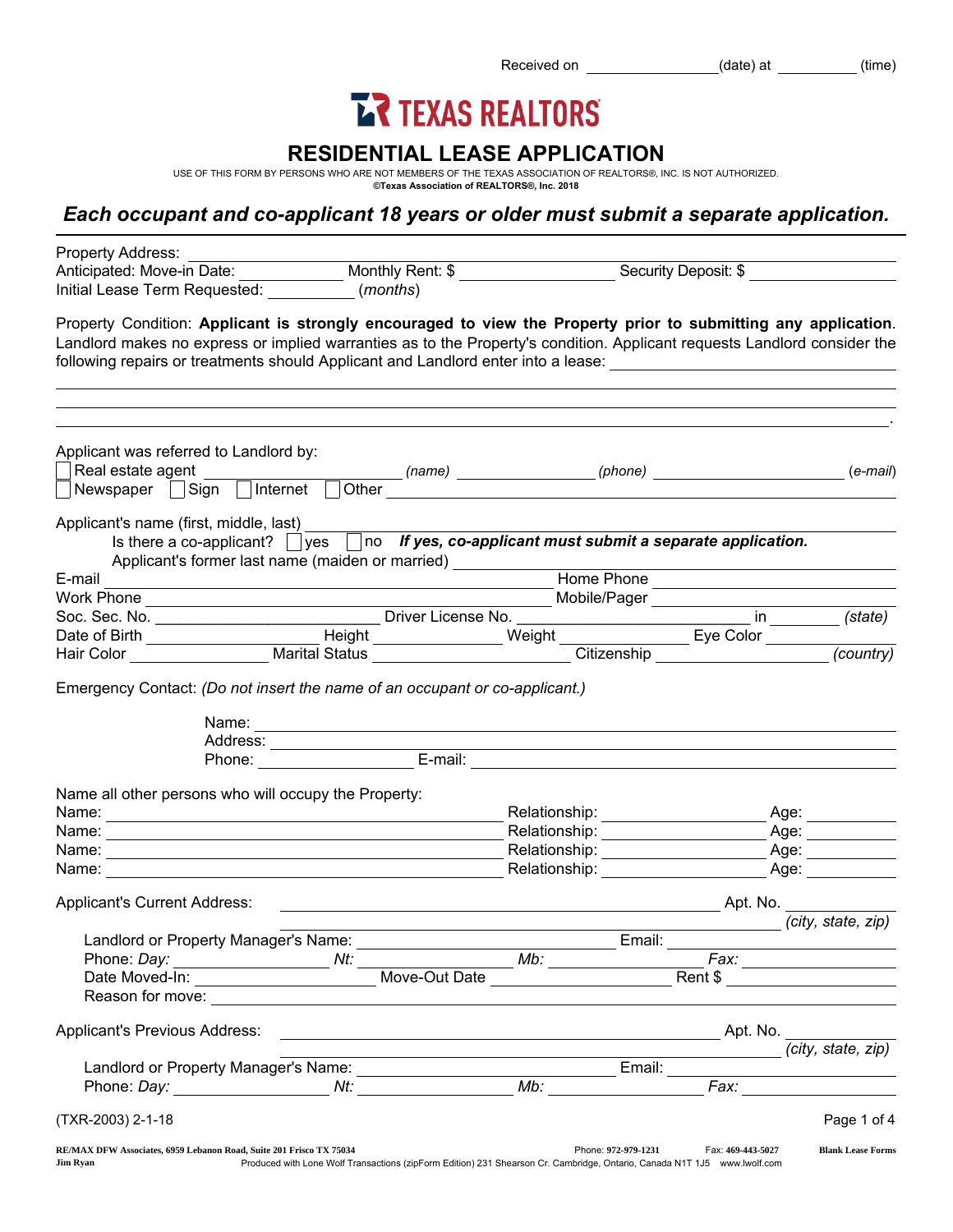| Residential Lease Application concerning |                                                                                                                                                                                                                                                                                                        |                                                                                                                                                                                                                                                           |                                                                                                                                                                                                                                                                                                                                                                                                 |                                                                                                                                          |
|------------------------------------------|--------------------------------------------------------------------------------------------------------------------------------------------------------------------------------------------------------------------------------------------------------------------------------------------------------|-----------------------------------------------------------------------------------------------------------------------------------------------------------------------------------------------------------------------------------------------------------|-------------------------------------------------------------------------------------------------------------------------------------------------------------------------------------------------------------------------------------------------------------------------------------------------------------------------------------------------------------------------------------------------|------------------------------------------------------------------------------------------------------------------------------------------|
|                                          |                                                                                                                                                                                                                                                                                                        |                                                                                                                                                                                                                                                           |                                                                                                                                                                                                                                                                                                                                                                                                 |                                                                                                                                          |
|                                          |                                                                                                                                                                                                                                                                                                        |                                                                                                                                                                                                                                                           |                                                                                                                                                                                                                                                                                                                                                                                                 |                                                                                                                                          |
|                                          |                                                                                                                                                                                                                                                                                                        |                                                                                                                                                                                                                                                           |                                                                                                                                                                                                                                                                                                                                                                                                 |                                                                                                                                          |
|                                          |                                                                                                                                                                                                                                                                                                        |                                                                                                                                                                                                                                                           |                                                                                                                                                                                                                                                                                                                                                                                                 | (street, city, state, zip)                                                                                                               |
|                                          |                                                                                                                                                                                                                                                                                                        |                                                                                                                                                                                                                                                           |                                                                                                                                                                                                                                                                                                                                                                                                 |                                                                                                                                          |
|                                          | E-mail: Start Date: Cross Monthly Income: \$                                                                                                                                                                                                                                                           |                                                                                                                                                                                                                                                           |                                                                                                                                                                                                                                                                                                                                                                                                 |                                                                                                                                          |
|                                          |                                                                                                                                                                                                                                                                                                        |                                                                                                                                                                                                                                                           |                                                                                                                                                                                                                                                                                                                                                                                                 |                                                                                                                                          |
|                                          | Note: If Applicant is self-employed, Landlord may require one or more previous year's tax return attested by a CPA,<br>attorney, or other tax professional.                                                                                                                                            |                                                                                                                                                                                                                                                           |                                                                                                                                                                                                                                                                                                                                                                                                 |                                                                                                                                          |
|                                          |                                                                                                                                                                                                                                                                                                        |                                                                                                                                                                                                                                                           |                                                                                                                                                                                                                                                                                                                                                                                                 | (street, city, state, zip)                                                                                                               |
|                                          |                                                                                                                                                                                                                                                                                                        |                                                                                                                                                                                                                                                           |                                                                                                                                                                                                                                                                                                                                                                                                 |                                                                                                                                          |
|                                          |                                                                                                                                                                                                                                                                                                        |                                                                                                                                                                                                                                                           |                                                                                                                                                                                                                                                                                                                                                                                                 |                                                                                                                                          |
|                                          |                                                                                                                                                                                                                                                                                                        |                                                                                                                                                                                                                                                           |                                                                                                                                                                                                                                                                                                                                                                                                 |                                                                                                                                          |
|                                          |                                                                                                                                                                                                                                                                                                        |                                                                                                                                                                                                                                                           |                                                                                                                                                                                                                                                                                                                                                                                                 |                                                                                                                                          |
|                                          |                                                                                                                                                                                                                                                                                                        |                                                                                                                                                                                                                                                           |                                                                                                                                                                                                                                                                                                                                                                                                 |                                                                                                                                          |
|                                          | List all vehicles to be parked on the Property:                                                                                                                                                                                                                                                        |                                                                                                                                                                                                                                                           |                                                                                                                                                                                                                                                                                                                                                                                                 |                                                                                                                                          |
| <b>Type</b>                              | Year<br>Make                                                                                                                                                                                                                                                                                           | Model                                                                                                                                                                                                                                                     | License Plate No./State                                                                                                                                                                                                                                                                                                                                                                         | Mo.Pymnt.                                                                                                                                |
|                                          |                                                                                                                                                                                                                                                                                                        |                                                                                                                                                                                                                                                           |                                                                                                                                                                                                                                                                                                                                                                                                 |                                                                                                                                          |
| <u>Type &amp; Breed</u>                  | If yes, list all pets to be kept on the Property:<br><b>Name</b>                                                                                                                                                                                                                                       | Color Weight Age in Yrs. Gender                                                                                                                                                                                                                           | Neutered?<br>Declawed?<br>Y.<br> N <br>Y N<br>Y.<br>$Y\Box N$<br> N <br>Y<br>$Y \Box N$<br>N<br>$\overline{\phantom{0}}$<br>Y<br>Y<br>N<br>N<br>Y                                                                                                                                                                                                                                               | <b>Rabies</b><br>Shots Current? Bite History?<br>$Y$ $ N$<br>$Y$ $ N$<br>$Y \Box N$<br>$Y \Box N$<br>$Y \cap N$<br>Y<br>N<br>N<br>Y<br>N |
| <u>Yes</u><br><u>No</u>                  | Will Applicant maintain renter's insurance?<br>year or less?<br>Has Applicant ever:<br>been evicted?<br>been asked to move out by a landlord?<br>breached a lease or rental agreement?<br>filed for bankruptcy?<br>lost property in a foreclosure?<br>slow-pays or delinquencies?<br>conviction below. | Will any waterbeds or water-filled furniture be on the Property?<br>Does anyone who will occupy the Property smoke?<br>Is Applicant or Applicant's spouse, even if separated, in military?<br>Is there additional information Applicant wants considered? | If yes, is the military person serving under orders limiting the military person's stay to one<br>had any credit problems, including any outstanding debt (e.g., student loans or medical bills),<br>been convicted of a crime? If yes, provide the location, year, and type of conviction below.<br>Is any occupant a registered sex offender? If yes, provide the location, year, and type of |                                                                                                                                          |
| (TXR-2003) 2-1-18                        |                                                                                                                                                                                                                                                                                                        |                                                                                                                                                                                                                                                           |                                                                                                                                                                                                                                                                                                                                                                                                 | Page 2 of 4                                                                                                                              |
|                                          | Produced with Lone Wolf Transactions (zipForm Edition) 231 Shearson Cr. Cambridge, Ontario, Canada N1T 1J5 www.lwolf.com                                                                                                                                                                               |                                                                                                                                                                                                                                                           |                                                                                                                                                                                                                                                                                                                                                                                                 | <b>Blank Lease</b>                                                                                                                       |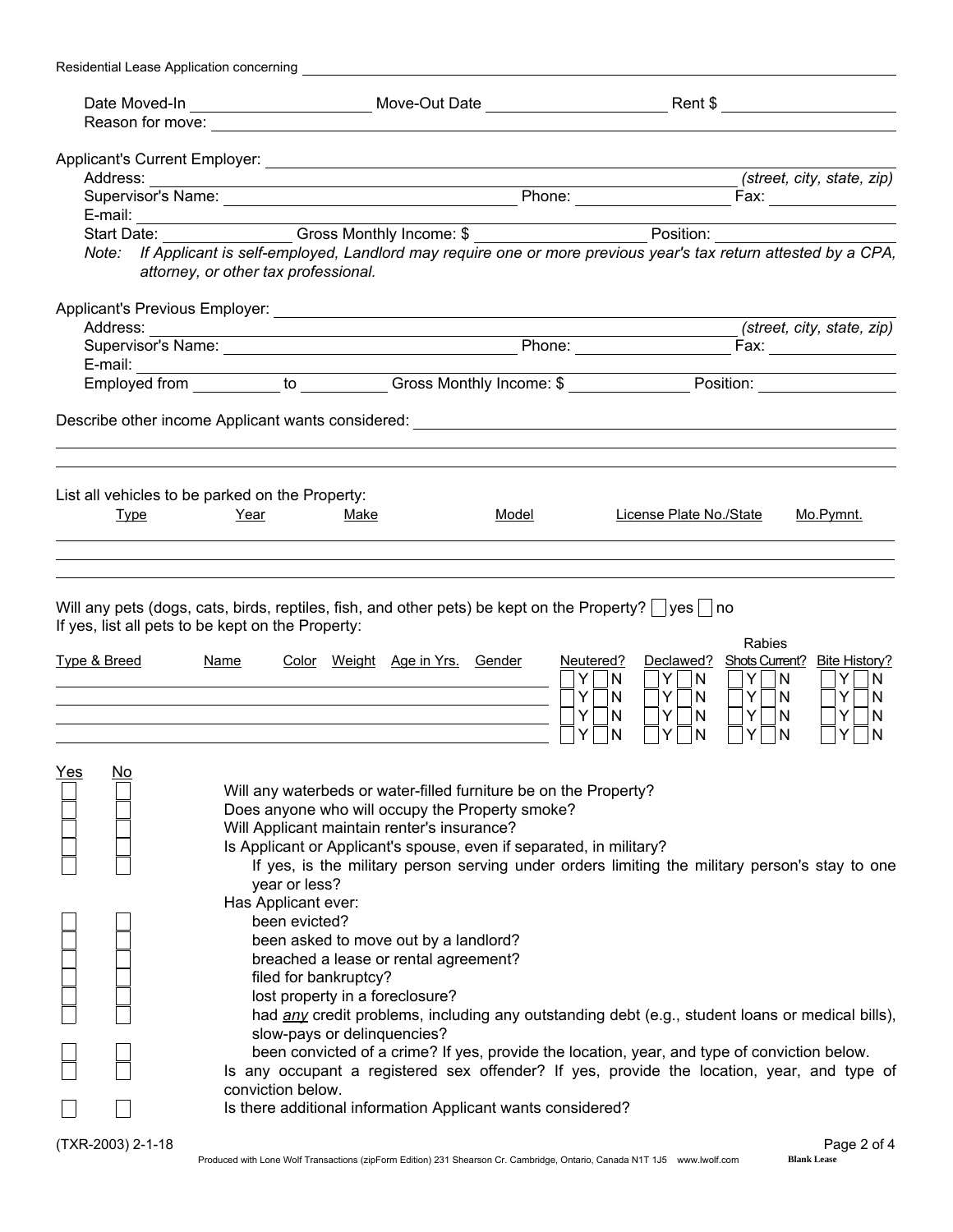| Residential Lease Application concerning |  |  |  |  |
|------------------------------------------|--|--|--|--|
|------------------------------------------|--|--|--|--|

Additional comments:

Authorization: Applicant authorizes Landlord and Landlord's agent, at any time before, during, or after any tenancy, to:

- (1) obtain a copy of Applicant's credit report;
- (2) obtain a criminal background check related to Applicant and any occupant; and
- (3) verify any rental or employment history or verify any other information related to this application with persons knowledgeable of such information.

Notice of Landlord's Right to Continue to Show the Property: Unless Landlord and Applicant enter into a separate written agreement otherwise, the Property remains on the market until a lease is signed by all parties and Landlord may continue to show the Property to other prospective tenants and accept another offer.

Privacy Policy: Landlord's agent or property manager maintains a privacy policy that is available upon request.

Fees: Applicant submits a non-refundable fee of \$ to (entity or individual) for processing and reviewing this application. Applicant  $\Box$  submits  $\Box$  will not submit an application deposit of \$ to be applied to the security deposit upon execution of a lease or returned to Applicant if a lease is not executed.

#### Acknowledgement & Representation:

- (1) Signing this application indicates that Applicant has had the opportunity to review Landlord's tenant selection criteria, which is available upon request. The tenant selection criteria may include factors such as criminal history, credit history, current income and rental history.
- (2) Applicant understands that providing inaccurate or incomplete information is grounds for rejection of this application and forfeiture of any application fee and may be grounds to declare Applicant in breach of any lease the Applicant may sign.
- (3) Applicant represents that the statements in this application are true and complete.

| <b>Applicant's Signature</b> | Date                                                                                                                                                                                                                           |                                                                                       |  |
|------------------------------|--------------------------------------------------------------------------------------------------------------------------------------------------------------------------------------------------------------------------------|---------------------------------------------------------------------------------------|--|
|                              | For Landlord's Use:                                                                                                                                                                                                            |                                                                                       |  |
| On                           | $\overline{\phantom{a}}$                                                                                                                                                                                                       | (name/initials) notified                                                              |  |
| Applicant                    | by                                                                                                                                                                                                                             | $\neg$ phone $\Box$ mail $\Box$ e-mail $\Box$ fax $\Box$ in person that Applicant was |  |
| approved                     | not approved. Reason for disapproval: with the contract of the contract of the contract of the contract of the contract of the contract of the contract of the contract of the contract of the contract of the contract of the |                                                                                       |  |

.